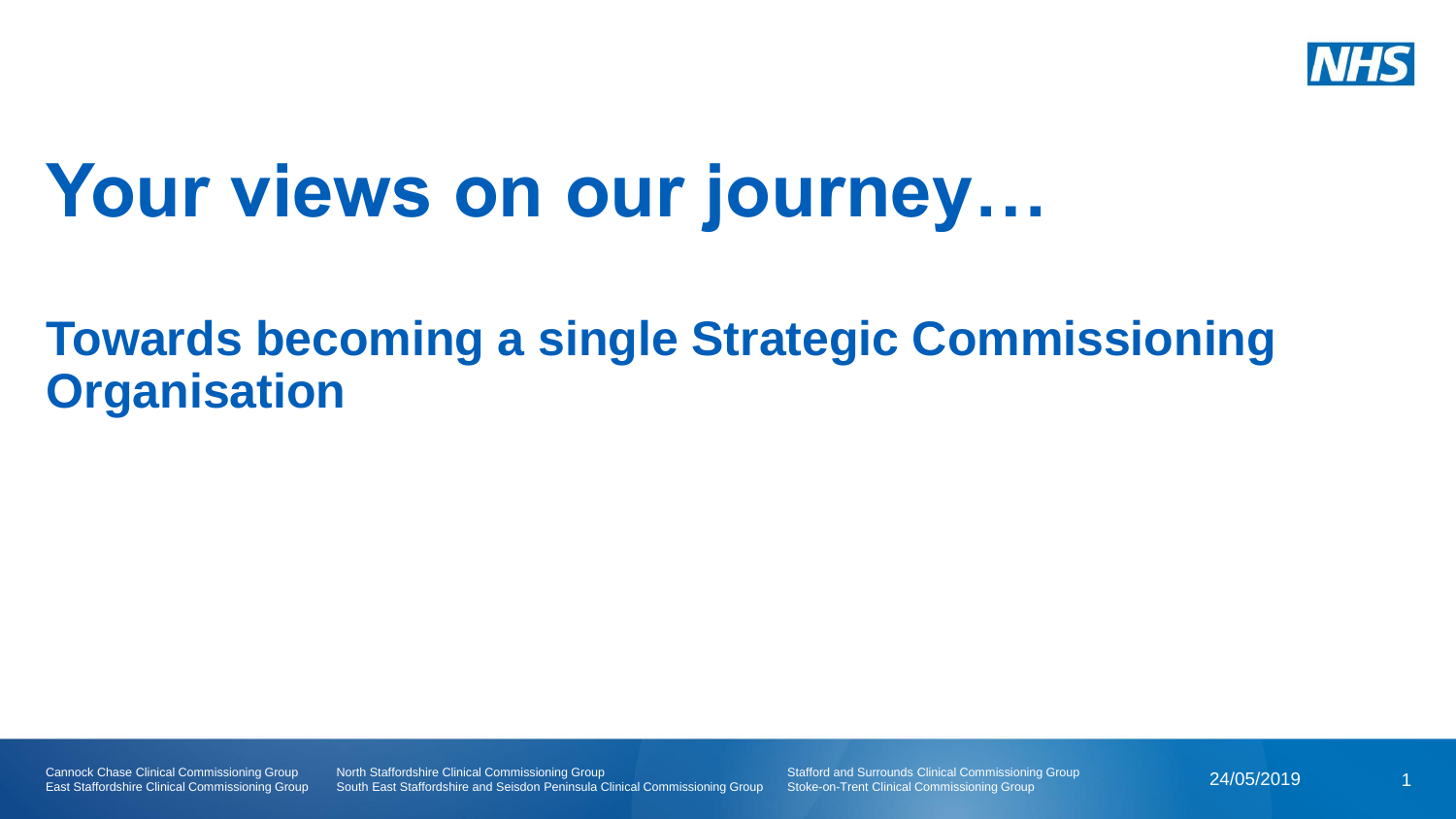## **Structure of today's event**

- Why we're here today
- Why we want to come together
- What we are proposing
- Maintaining local decision making for local people
- What happens next
- Your views on our proposals
- Thank you and questions

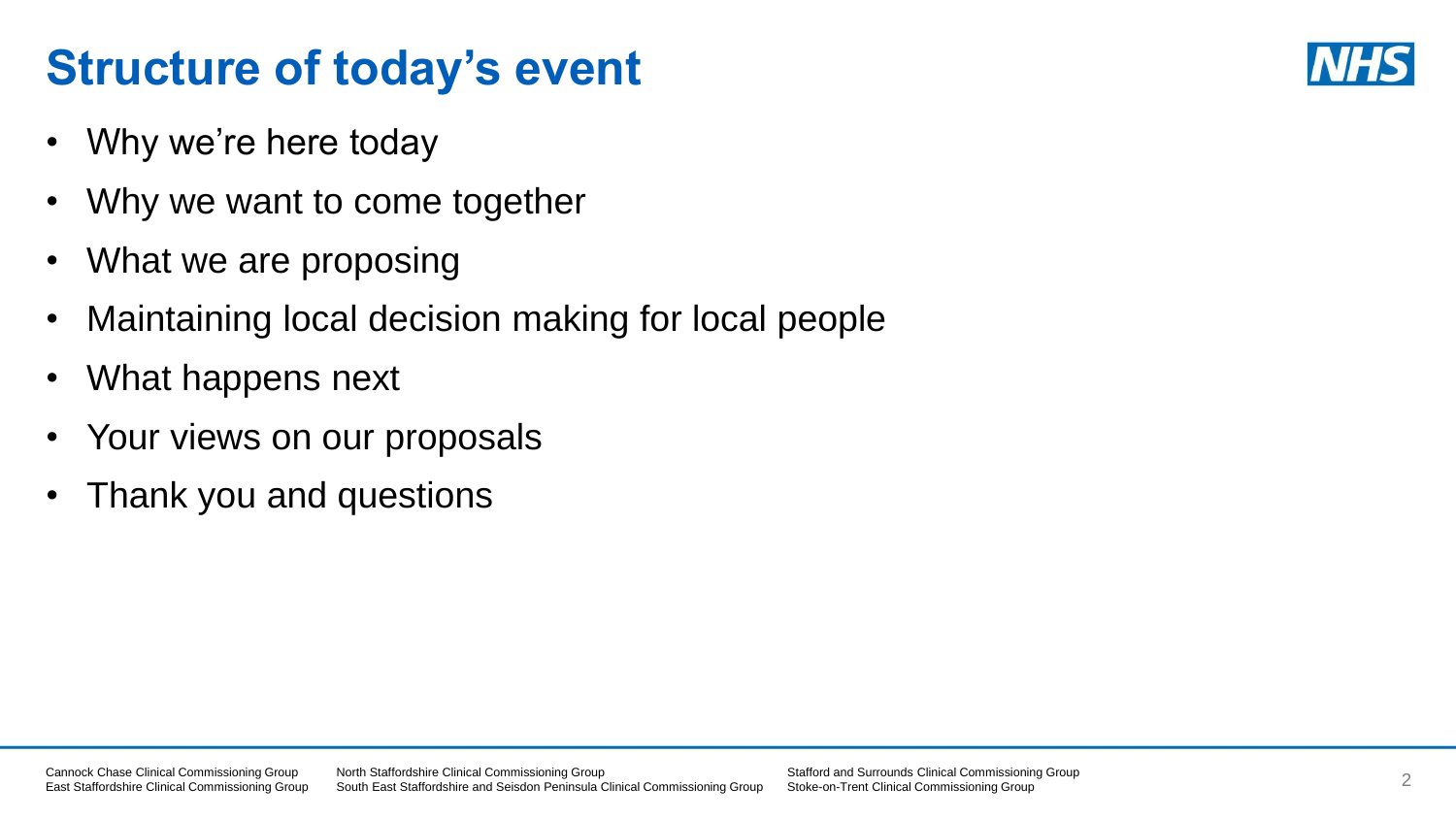

# **Why we're here today**

Cannock Chase Clinical Commissioning Group East Staffordshire Clinical Commissioning Group **North Staffordshire Clinical Commissioning Group** South East Staffordshire and Seisdon Peninsula Clinical Commissioning Group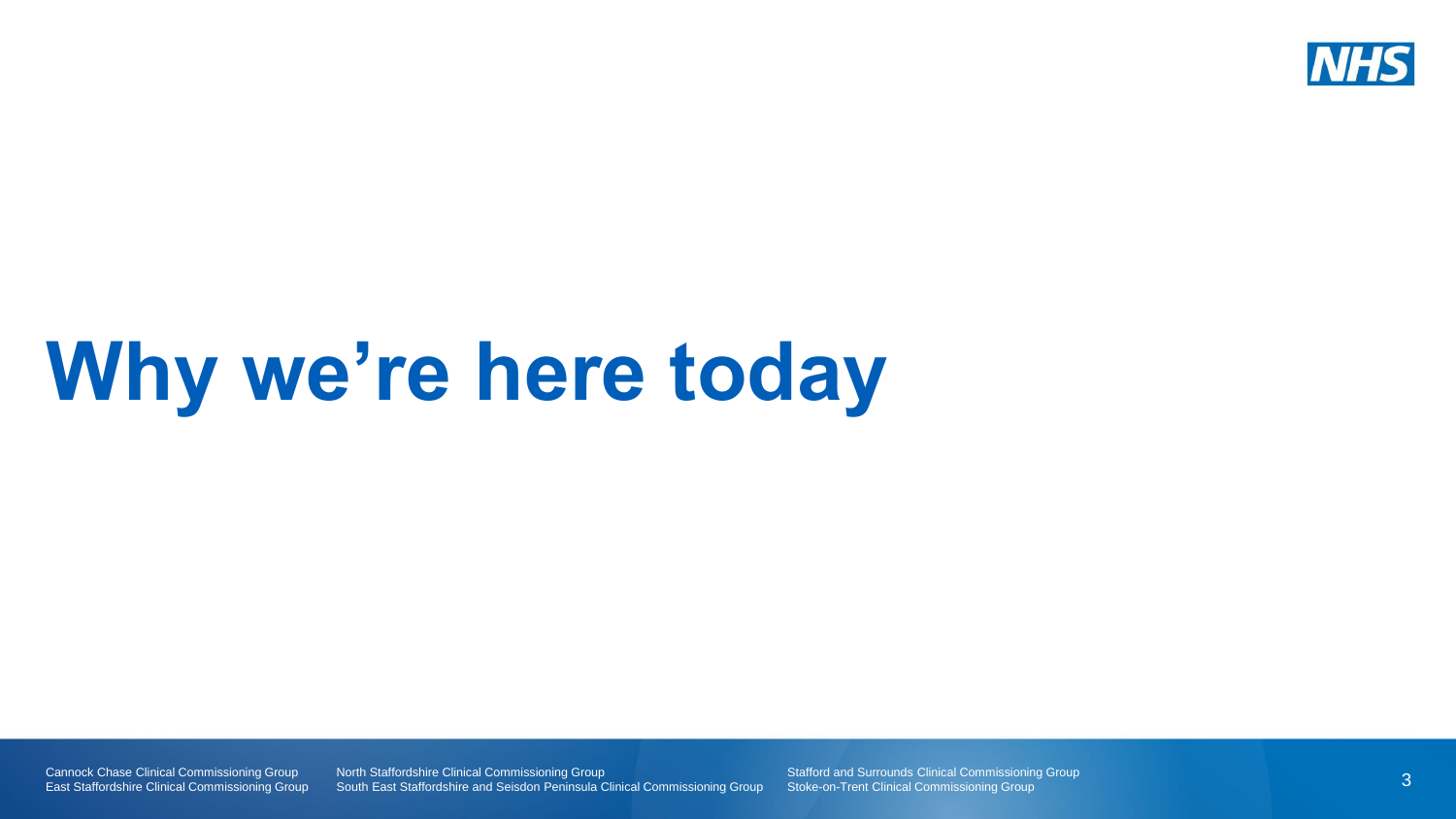### **Who we are**

### **Clinical Commissioning Groups (CCGs) are groups of GPs who come together to form a membership.**

CCGs are clinically led decision making bodies who are responsible for designing and buying local health and care services.

Six CCGs do this for the 1.1. million people who live across Staffordshire and Stoke-on-Trent.



Cannock Chase Clinical Commissioning Group East Staffordshire Clinical Commissioning Group North Staffordshire Clinical Commissioning Group South East Staffordshire and Seisdon Peninsula Clinical Commissioning Group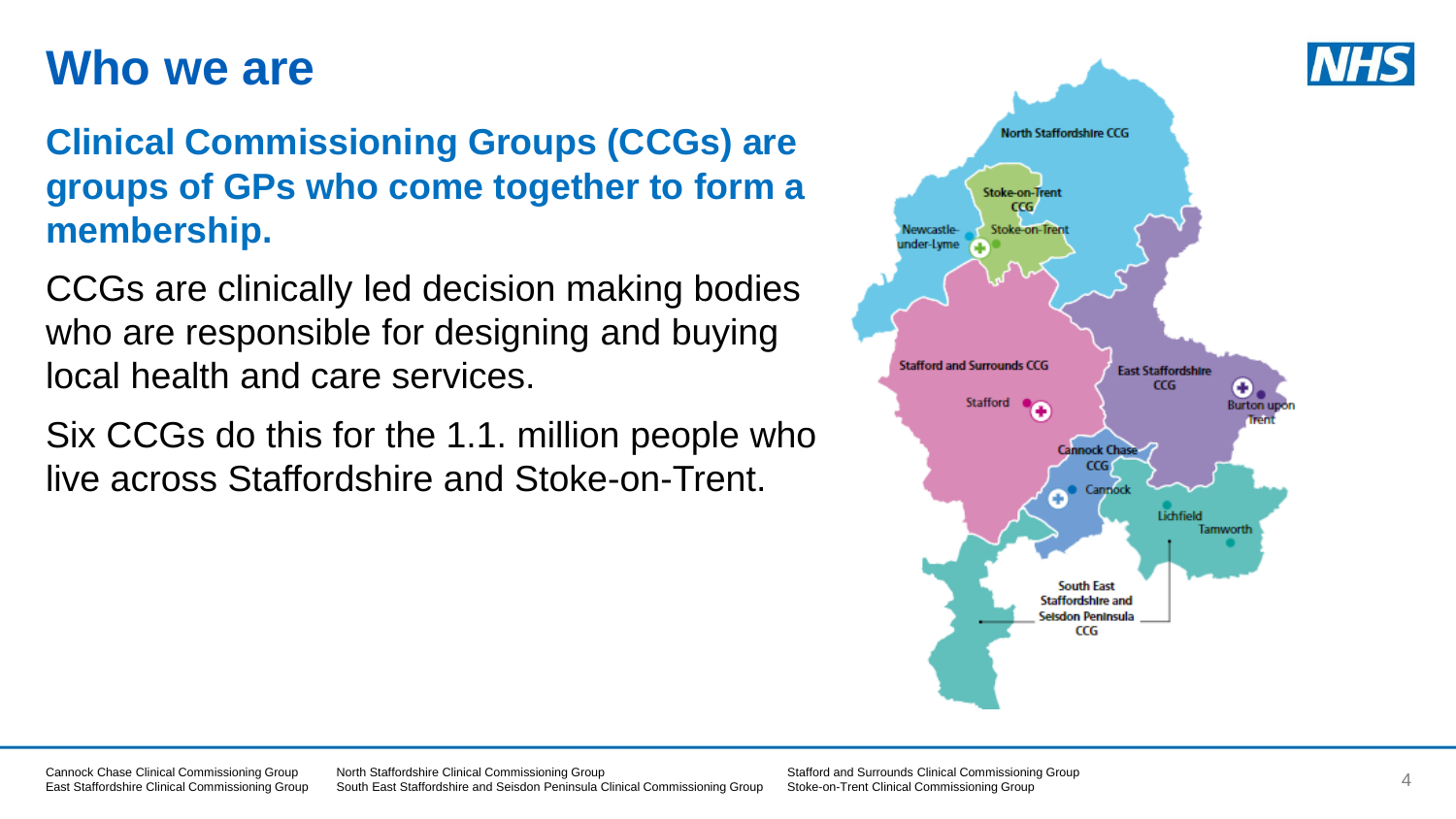### **What is our governance structure like?**





**A** Non-Statutory Committee (in Common) Membership Board

Cannock Chase Clinical Commissioning Group East Staffordshire Clinical Commissioning Group North Staffordshire Clinical Commissioning Group South East Staffordshire and Seisdon Peninsula Clinical Commissioning Group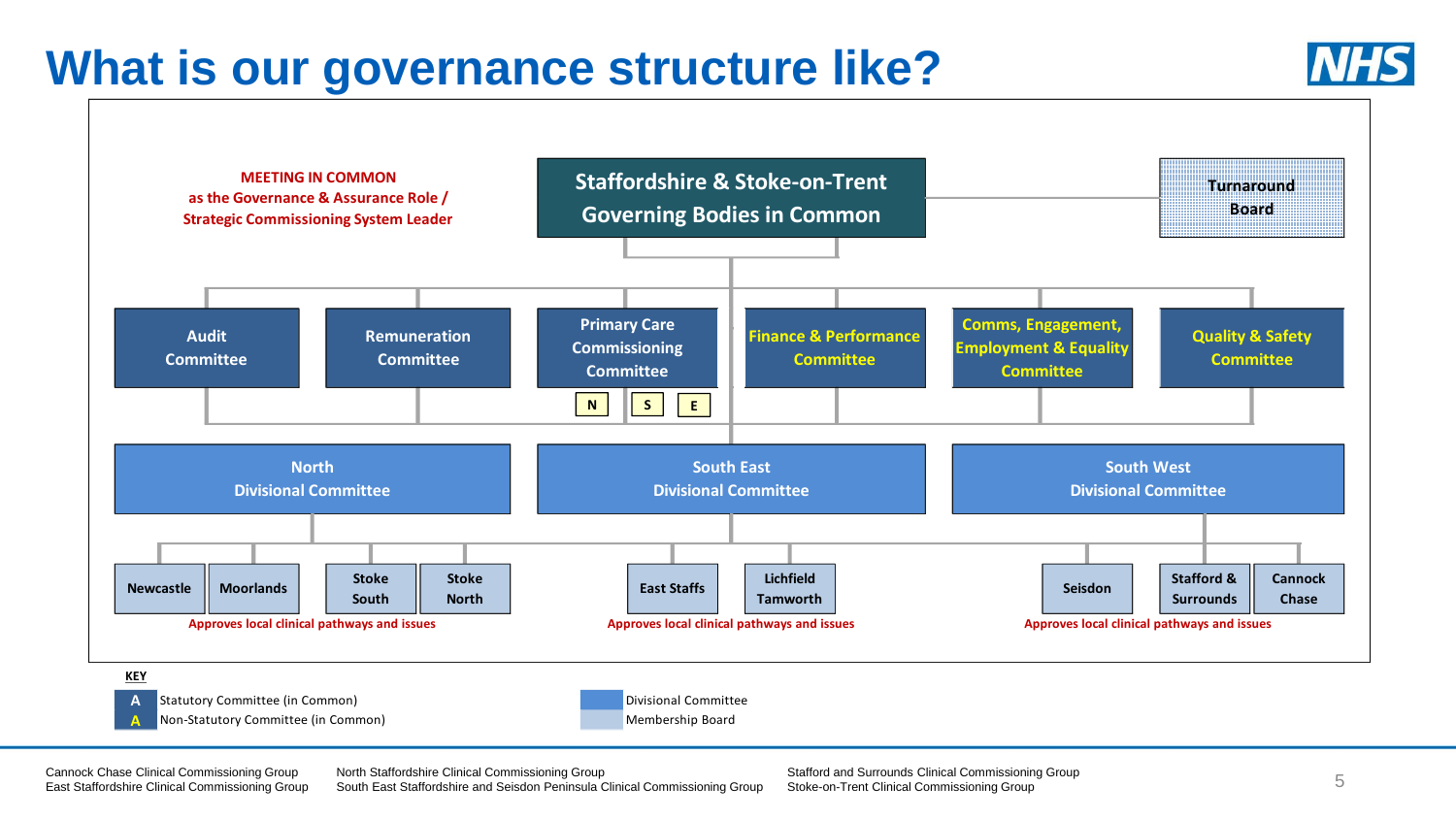## **How do we involve GPs?**



- Our GP members are grouped into three Divisions (networks):
	- Northern Staffordshire
	- South West Staffordshire
	- South Fast Staffordshire
- These Divisions are aligned to our Governance structure to ensure the GP voice is embedded in our decisions
- Responsible for delivering the system (Together We're Better) and CCGs' Commissioning Plans for their area (the "What")
- Responsible for taking local ownership of implementing these plans (the "How"), considering local variation and needs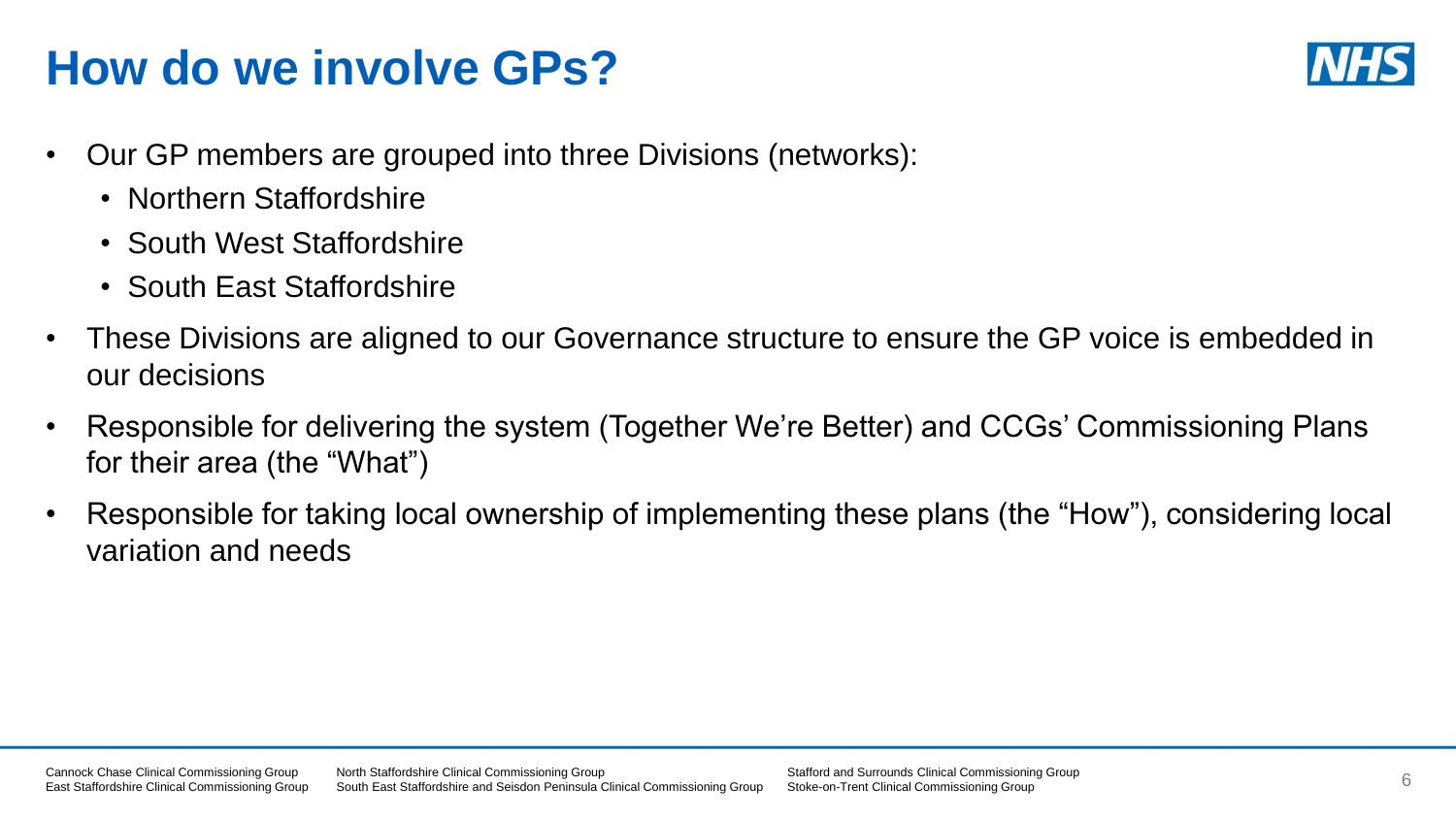### **Why we want to come together**



**We need to keep ahead of the growing and changing needs of the people living in Staffordshire and Stoke-on-Trent. This means we need to be much better at how we plan, buy and deliver health and care for you.** 

The NHS Long Term Plan which was published earlier this year is all about working together effectively, with no barriers. Coming together is one way we can start to do this in Staffordshire and Stoke-on-Trent, to deliver our health and care services more efficiently.



Transforming health and care for Staffordshire & Stoke-on-Trent

As six CCGs or as a single CCG, we will work towards delivering the Together We're Better partnership's vision: **"Working with you to make Staffordshire and Stokeon-Trent the healthiest places to live and work".**

Cannock Chase Clinical Commissioning Group East Staffordshire Clinical Commissioning Group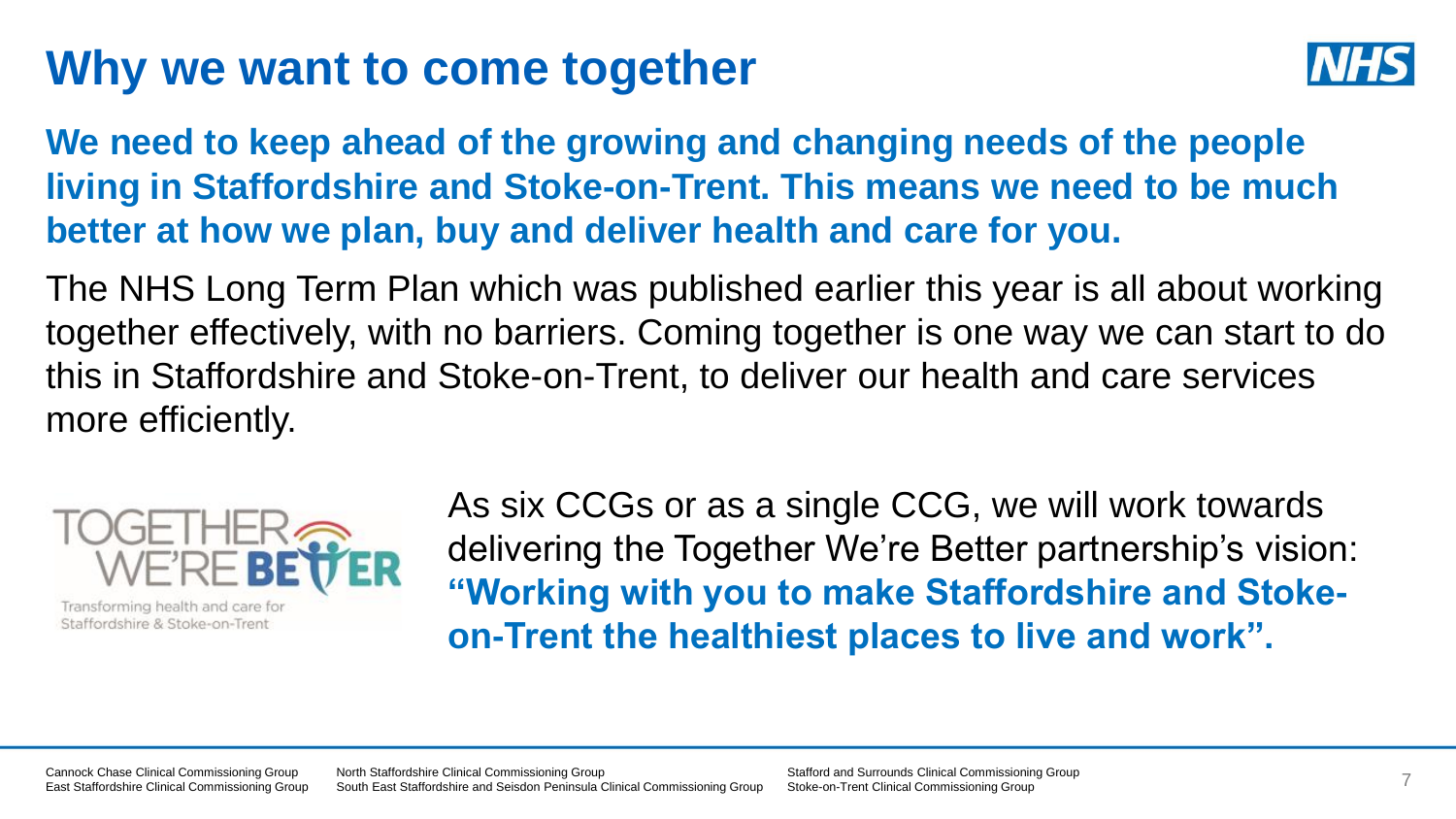### **Assurance**



### Our six Governing Bodies have asked for assurance on how we:

| <b>Clinical leadership</b> | Remain clinically led, and break down barriers in the interests of patients                                                                |
|----------------------------|--------------------------------------------------------------------------------------------------------------------------------------------|
| <b>Local control</b>       | Retain strong, local clinical and patient voices                                                                                           |
| Local needs                | Respect that different areas of the county may have particular healthcare needs<br>different to others and we need to consider these needs |
| <b>Money</b>               | Ensure that no CCG would lose out financially as a result of a single Strategic<br><b>Commissioning Organisation</b>                       |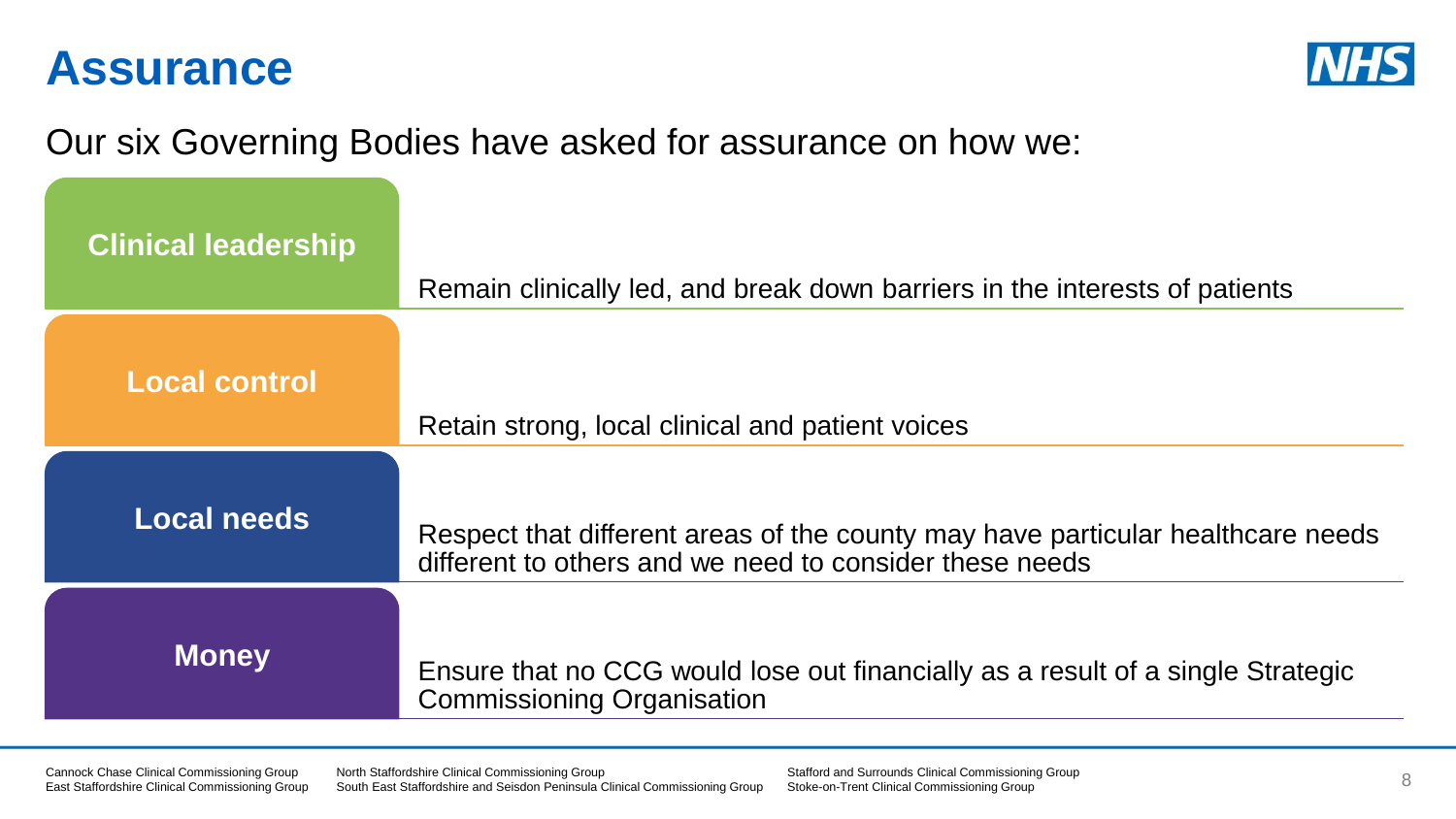## **Potential benefits of coming together**





### **To patients**

- Local delivery, through Divisions working to keep patients at the centre of all they do
- Help reduce variations in patient outcomes and improve patient experiences
- Stronger patient engagement (e.g. focussing on services and improving outcomes)
- Reduced duplication doing things once, not multiple times (as envisaged by the Long Term Plan)
- Help deliver care closer to home by strengthening community services
- Strengthen providers and commissioners working together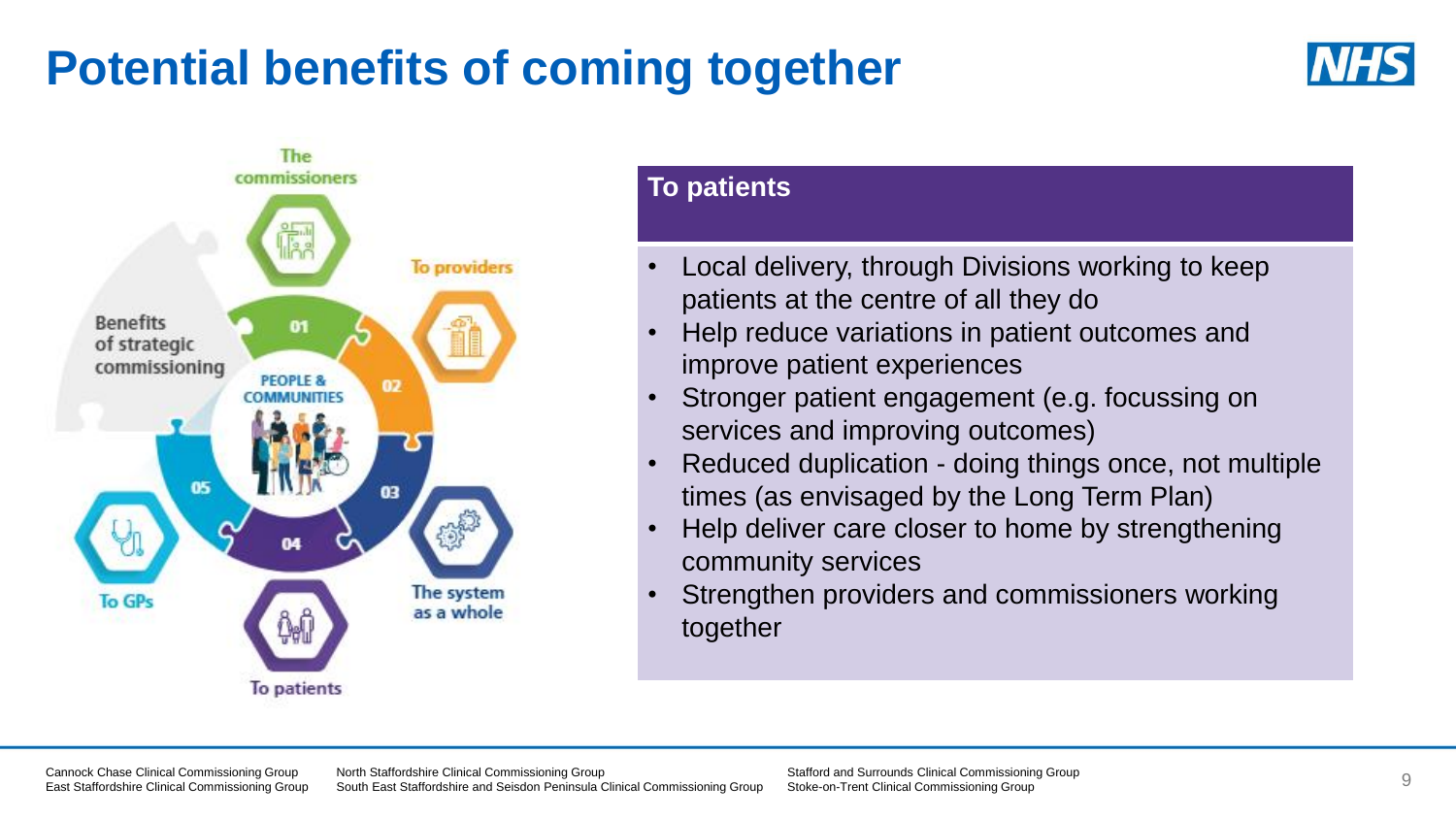## **Potential benefits of coming together**

#### **To GPs**

- Stronger primary care voice with providers within the **Divisions**
- Enable GPs to do things once
- Free up time for staff to deliver once rather six times
- Clarity in decision making processes
- A focus on Divisions deciding how they will implement a single strategy
- Support GPs working together



#### **To commissioners**

- Focus on outcomes by strengthening our Divisions and giving delegated responsibility for local decision making to Divisional **Committees**
- Quicker and simpler decision making
- Better relationships with providers
- Higher quality strategy
- More efficiencies which can reduce costs and our deficit

#### **To providers**

- Better relationships and integrated working
- Quicker and simpler decision making
- More control over the design of services and also about working together as a system

North Staffordshire Clinical Commissioning Group South East Staffordshire and Seisdon Peninsula Clinical Commissioning Group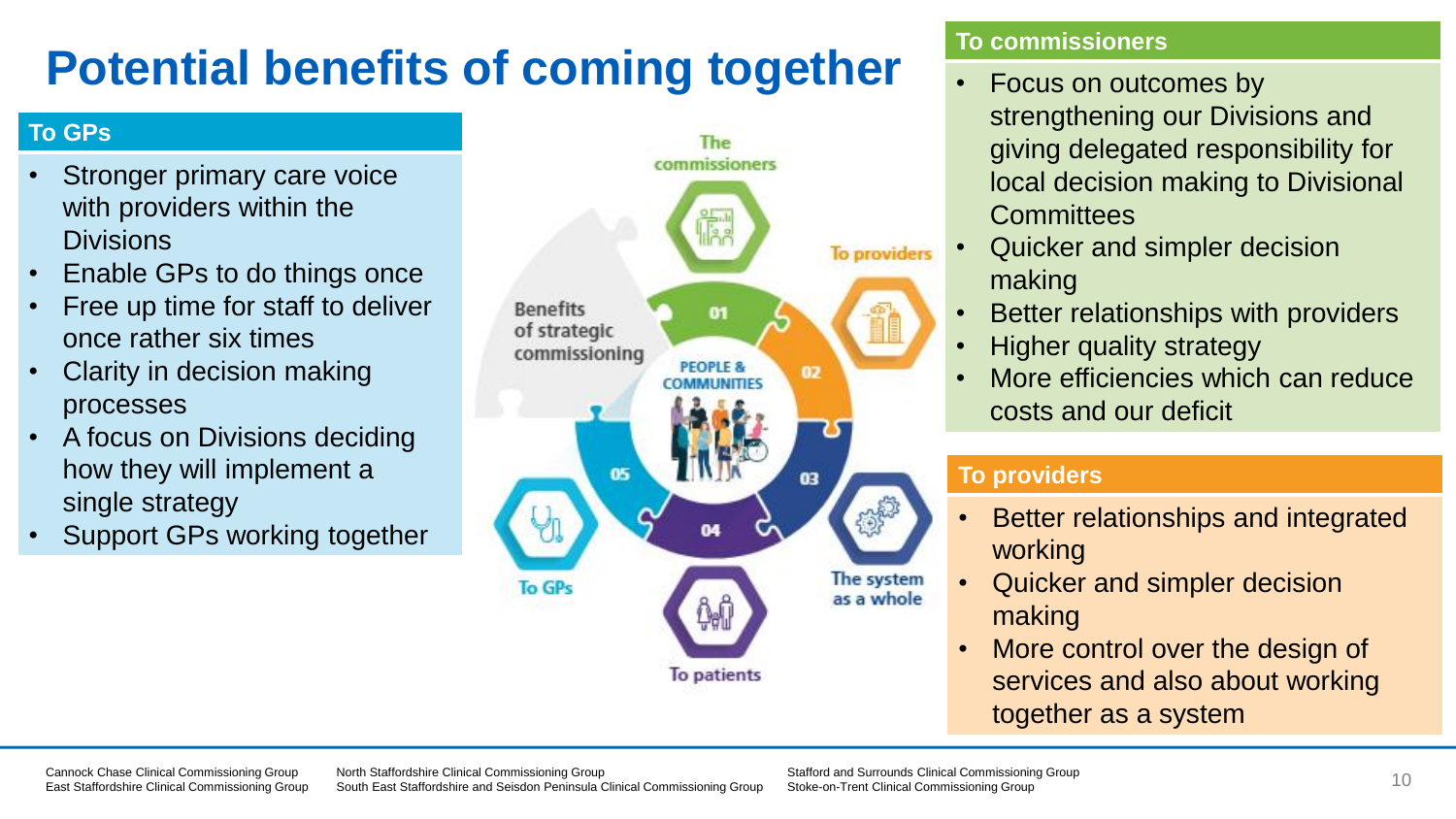### **Potential benefits of coming together**





#### **To the system as a whole**

- Better understanding of our populations means we can plan what is needed countywide versus locally
- Strong Divisions support co-ordinated care to deliver fair and equitable outcomes across the county
- Clinical leaders turn strategy into local delivery based on local needs
- More efficient and effective care removes duplicated efforts / costs across the system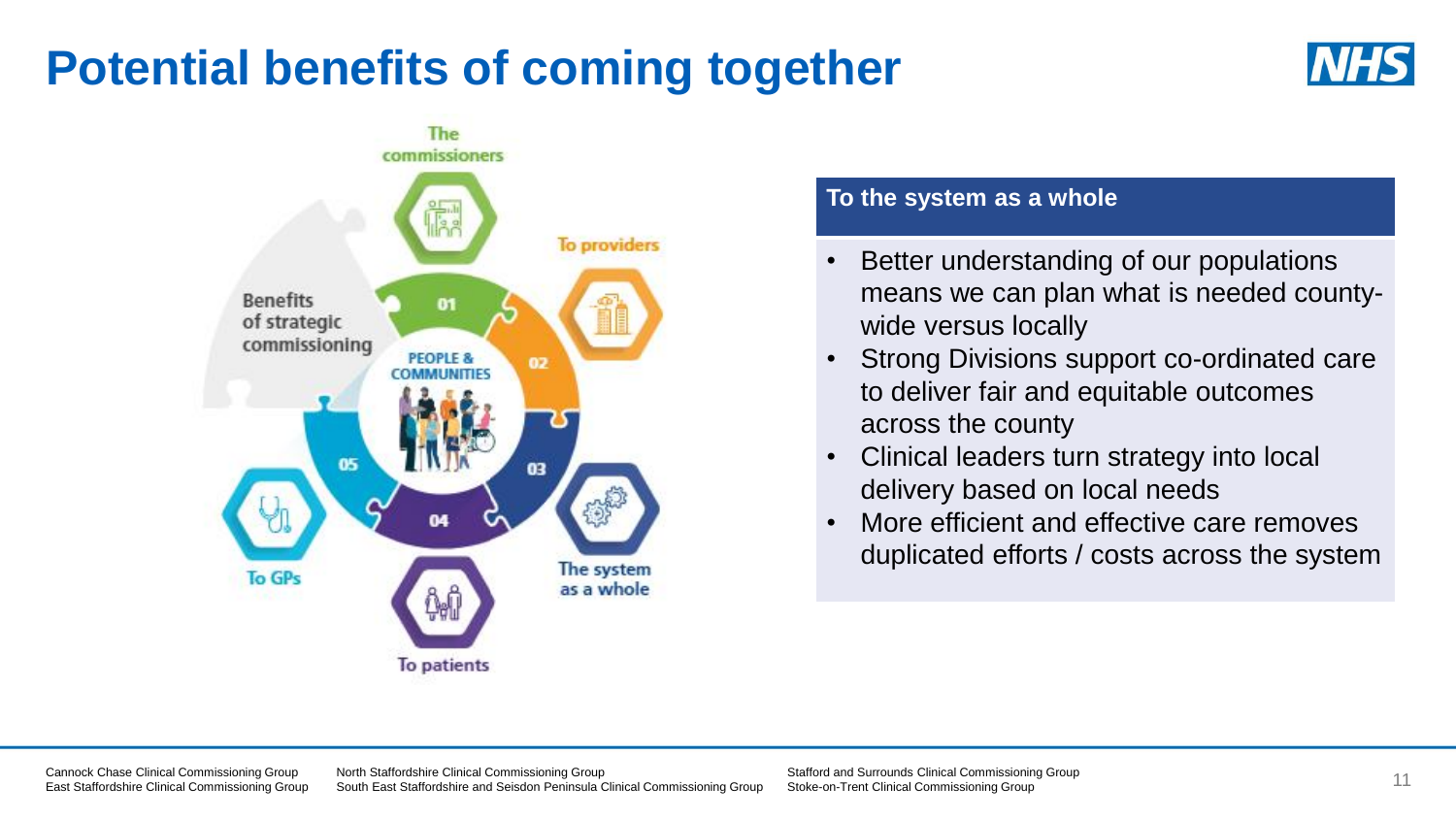

# **What we are proposing**

Cannock Chase Clinical Commissioning Group East Staffordshire Clinical Commissioning Group **North Staffordshire Clinical Commissioning Group** South East Staffordshire and Seisdon Peninsula Clinical Commissioning Group Stafford and Surrounds Clinical Commissioning Group Stoke-on-Trent Clinical Commissioning Group

12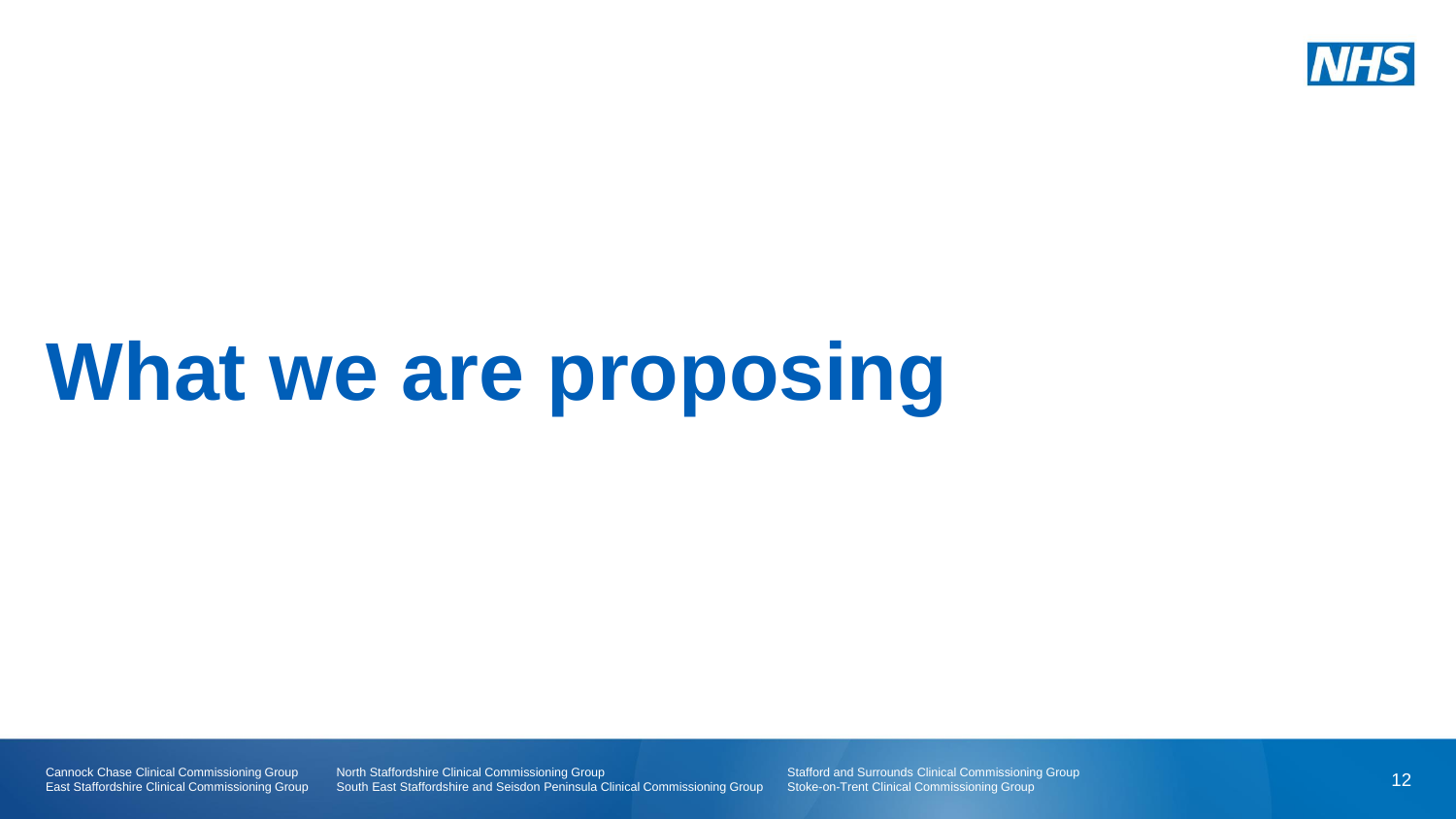## **The current arrangement – six CCGs**

We have been working more closely together over recent years:

- **A single leadership team and staffing structure** so that where possible, we do things once and not six times. But we continue to be mindful of the different needs of the smaller local areas
- **Governing Body meetings held 'in common'** so that any strategic decisions that affect the whole population can be made quickly and consistently.

In December 2018, we wrote to NHS England, telling them we would like to explore the development of a single organisation.



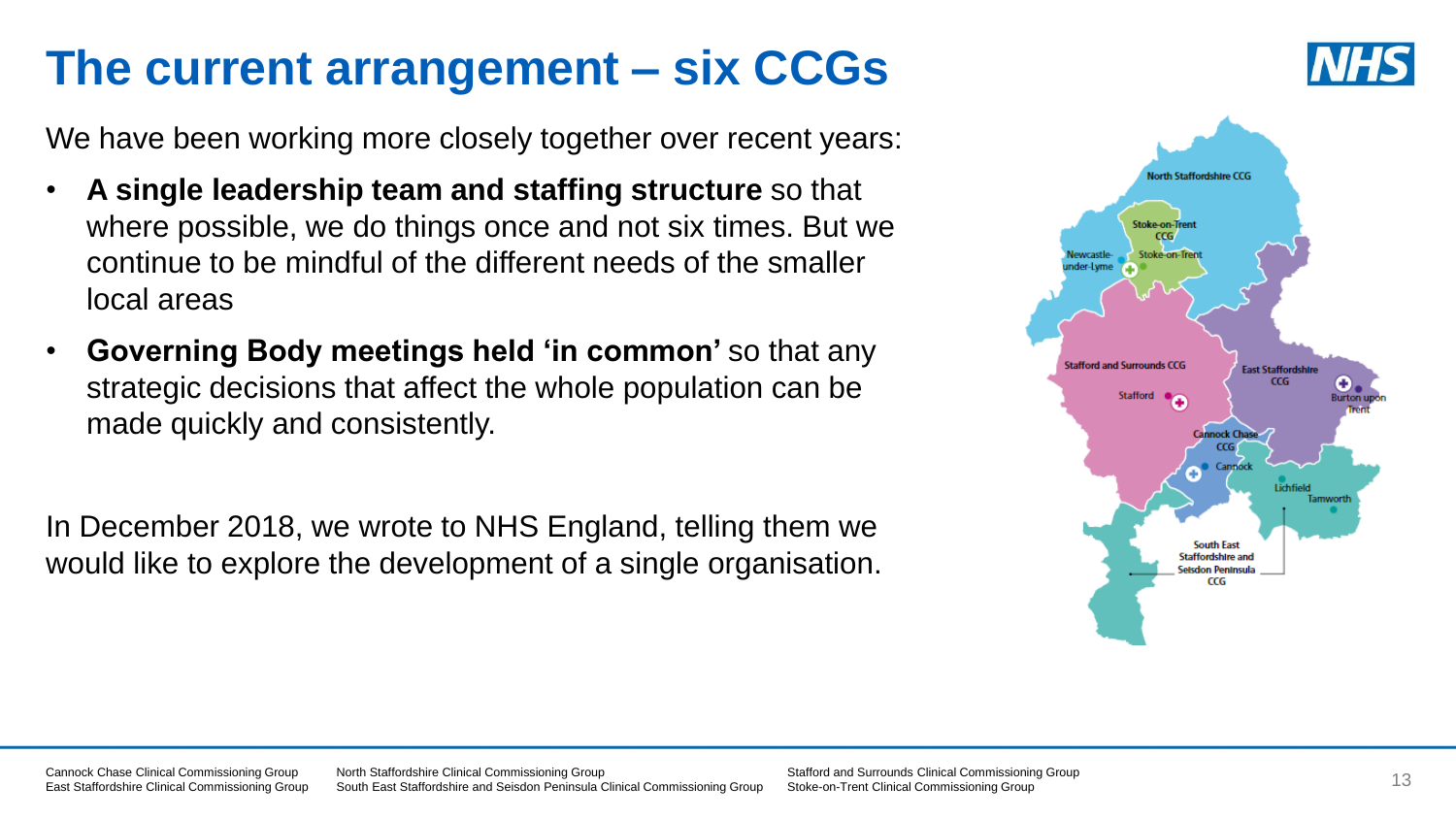## **Our proposals**

**Option** 



**Keep the current arrangements of six separate CCGs under a single leadership team**

**The six CCGs stay as separate organisations, each responsible for their own statutory functions (legal obligations). The single leadership team will oversee the delivery of these, supported by meetings held jointly or 'in common'.** 

**The CCGs will continue to work closely together, but will keep their own constitutions, and is responsible for its own local area. The constitutions will each need to be amended to reflect arrangements where Governing Body and members will meet jointly or 'in common' for any joint decision-making.**



#### **Develop a new, single CCG**

**To form a single Strategic Commissioning Organisation for the county.** 

**The single leadership team will help a single Governing Body working to one set of statutory duties (legal obligations), rather than six. This will be supported by a single governance structure and single set of committee meetings**

#### **Are there any other options we should consider?**

Cannock Chase Clinical Commissioning Group East Staffordshire Clinical Commissioning Group North Staffordshire Clinical Commissioning Group South East Staffordshire and Seisdon Peninsula Clinical Commissioning Group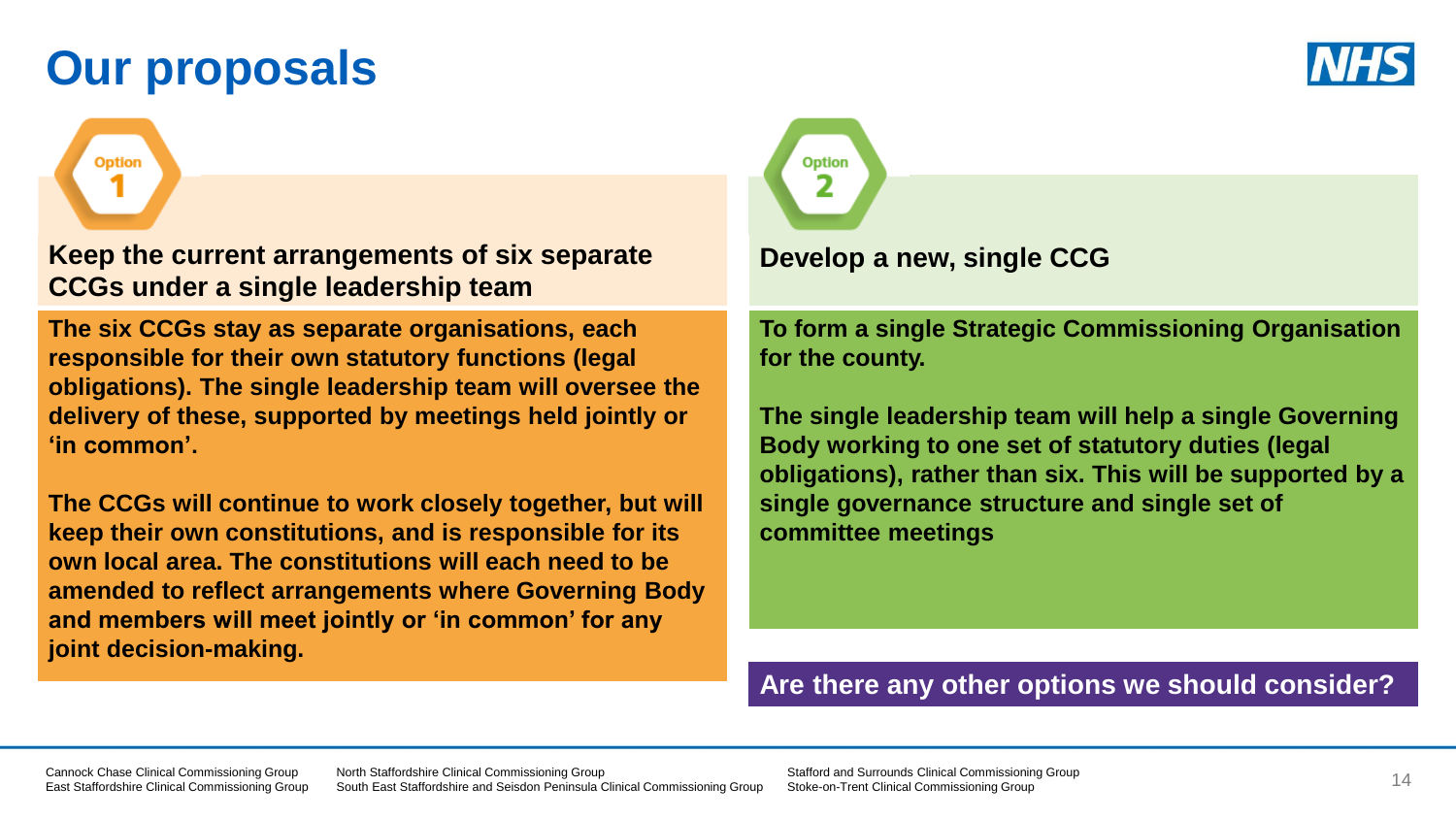## **Maintaining decision making for local people**



### **It would allow for more effective partnership working**

Whatever option is taken forwards, our priority is to develop strong Divisions will help deliver the transformation set out in the NHS Long Term Plan about integrated care planning

A single CCG would continue to be aligned with the Health Overview and Scrutiny Committee and Health and Wellbeing Boards at Staffordshire County Council and Stoke-on-Trent City Council

### **Clinical leadership**

- Clinical leadership from our GP membership will influence strategy over a larger footprint
- Work with developing Primary Care Networks to continue to strengthen the voice of primary care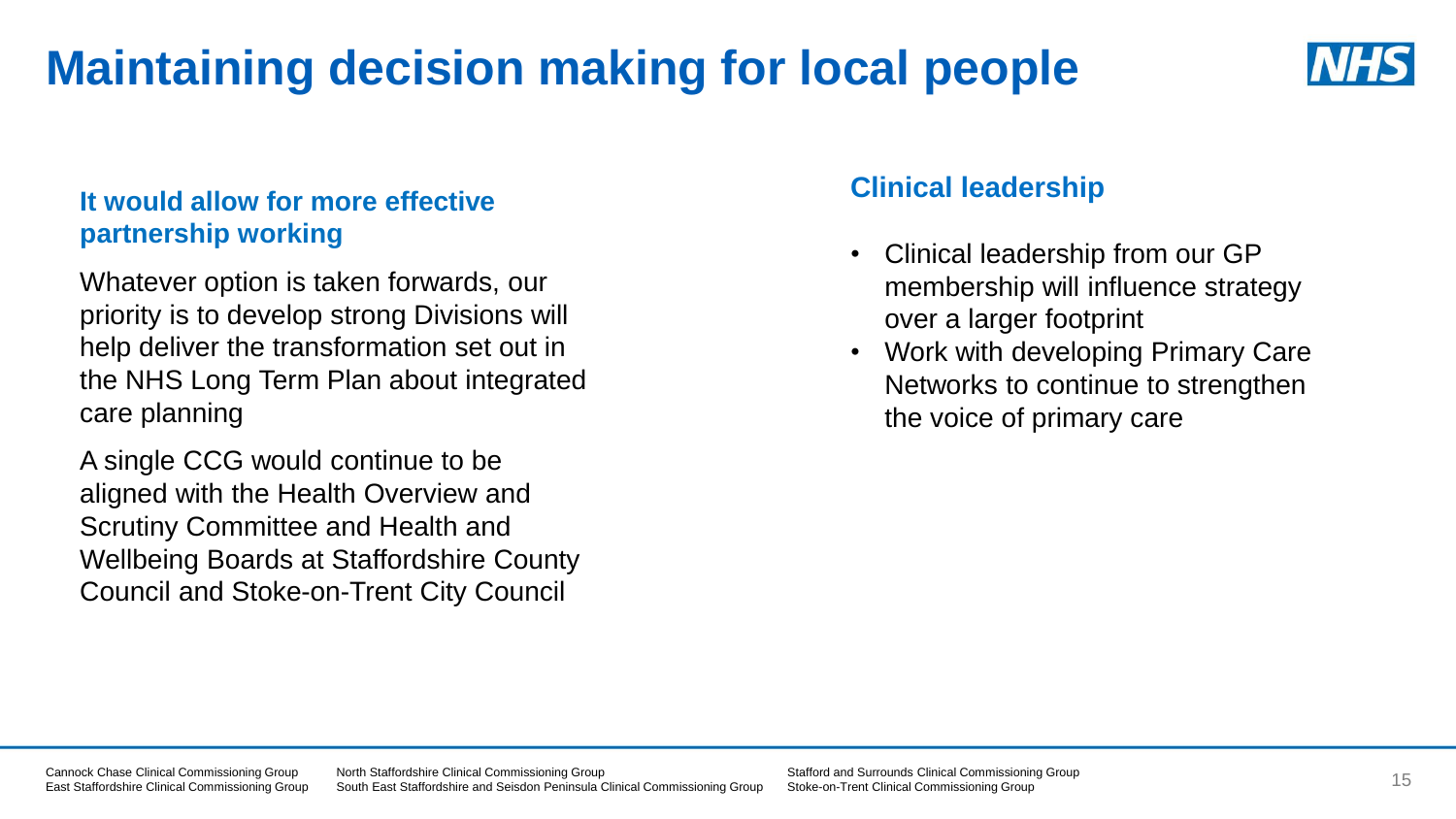

# **What happens next**

Sally Young, Executive Director

Corporate Services, Governance and Communications

Cannock Chase Clinical Commissioning Group East Staffordshire Clinical Commissioning Group North Staffordshire Clinical Commissioning Group South East Staffordshire and Seisdon Peninsula Clinical Commissioning Group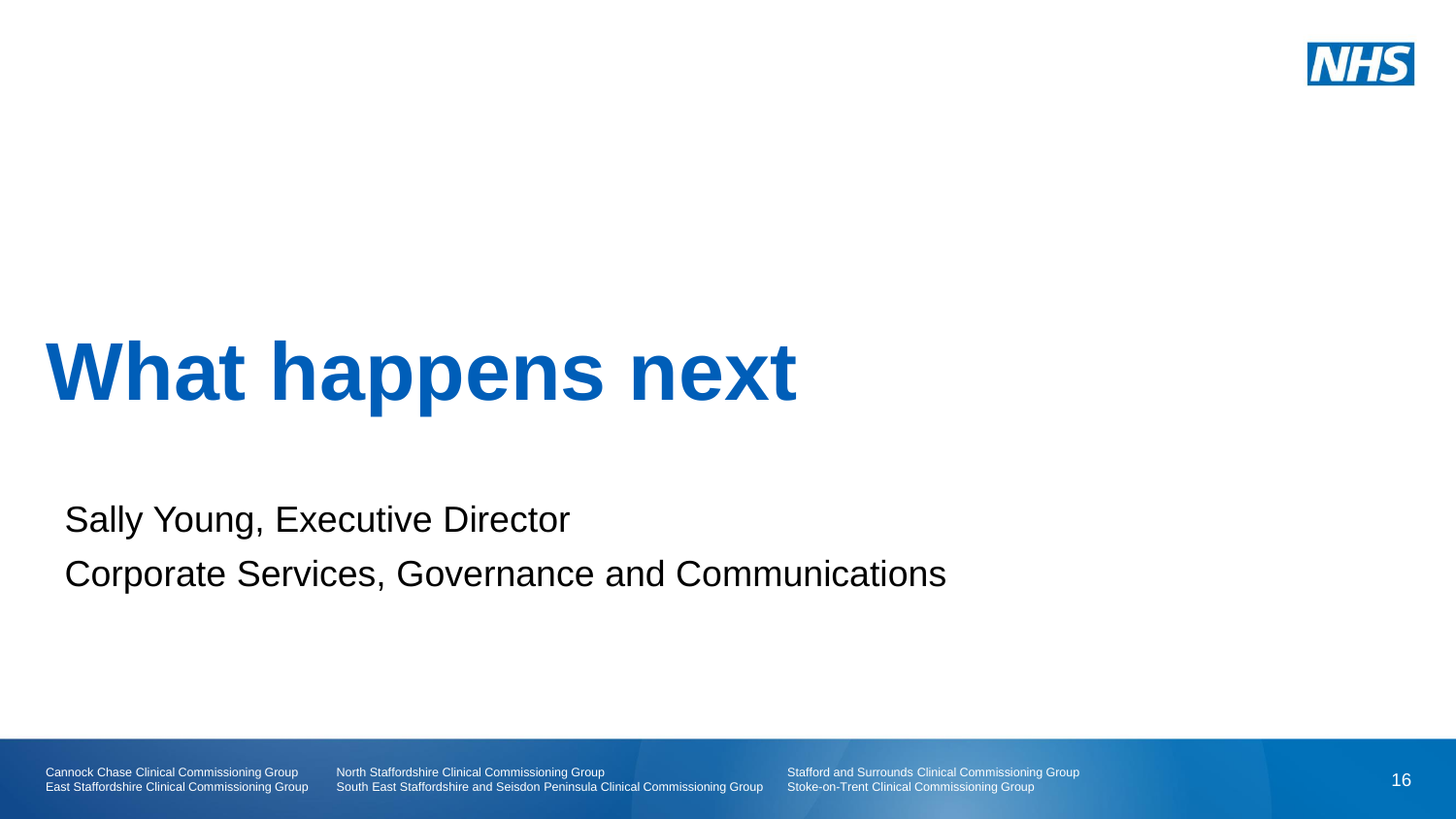## **Timeline**



### **The consultation runs from Thursday 9 May until July 2019**

- We have already started the process of listening to our GPs and Governing Bodies. We are now also formally consulting with our hospitals, voluntary / community sector representatives, local authorities (councils), Health Overview and Scrutiny Committees, Health and Wellbeing Boards, NHS England / NHS Improvement, local Patient Participation Groups, the general public and CCG staff
- **Feedback** will be collated and reported back to the CCGs, by NHS Midlands and Lancashire Commissioning Support Unit.
- A decision will be made by the CCGs' GP members in **September 2019**. If they agree to form a single organisation, the next step would be for the Governing Bodies to make a formal application to NHS England.

As we progress with our involvement, we expect to identify issues, concerns or developments that are important to our GP practices, stakeholders and local people. We will keep working on these throughout.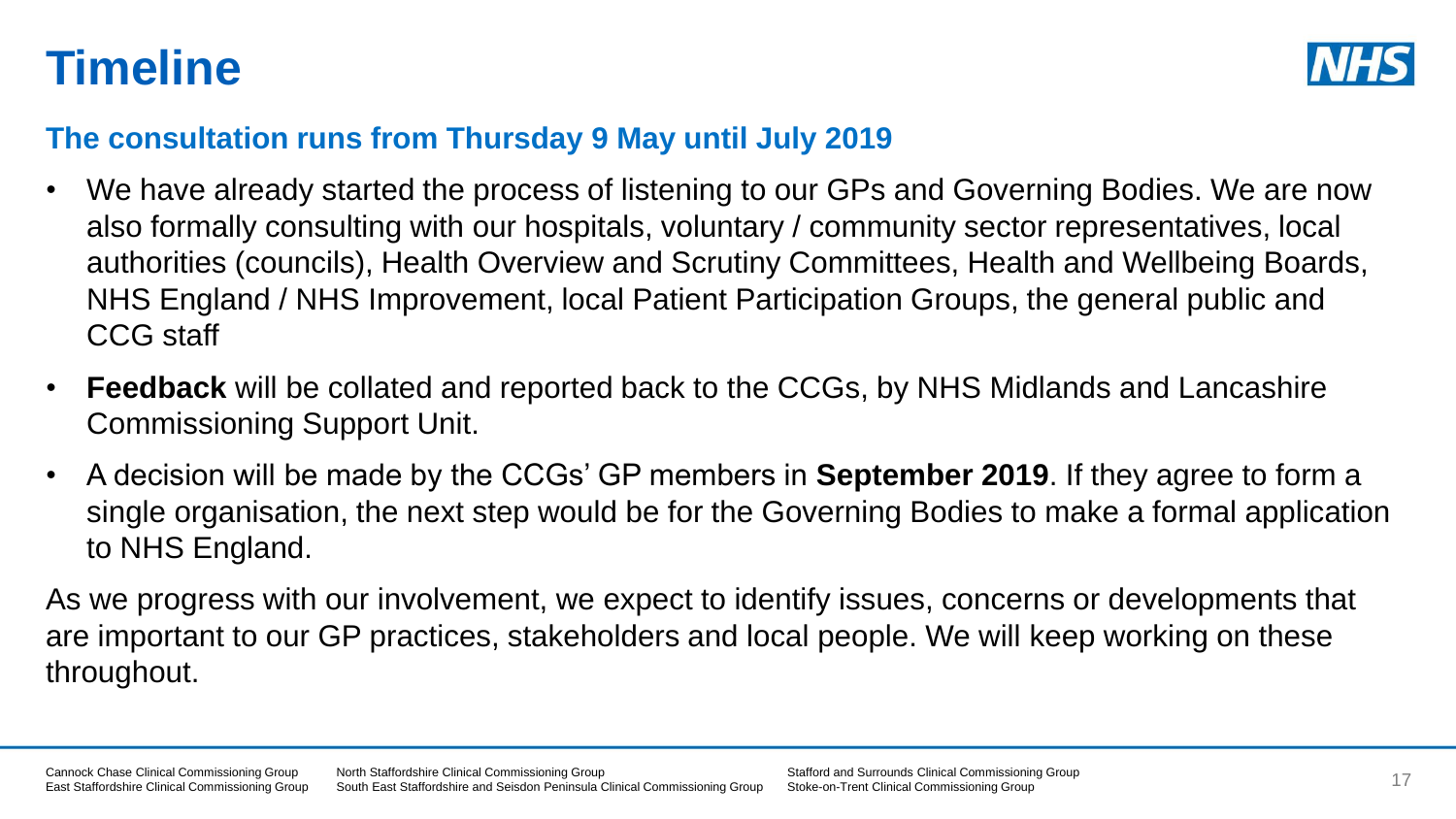## **How you can share your views**



- Complete the feedback form (available on your local CCG's website or on paper)
- Email: [mlcsu.involvement@nhs.net](mailto:mlcsu.involvement@nhs.net)
- Call: 01782 298 002
- Attend one of our public meetings:
	- 22 May, North Staffordshire Medical Institute, Hartshill, Stoke-on-Trent
	- 23 May, The George Hotel, Lichfield
	- 28 May, St. Edwards Academy, Leek
	- 29 May, Entrust, Stafford
	- 4 June, Aquarius Ballroom, Hednesford, Cannock
	- 5 June, Pirelli Stadium, Burton
- Write: PO Box 12345, Stoke-on-Trent, ST1 1TS
- Follow social media: Twitter @StaffsCCGs; Facebook @StaffsCCGs.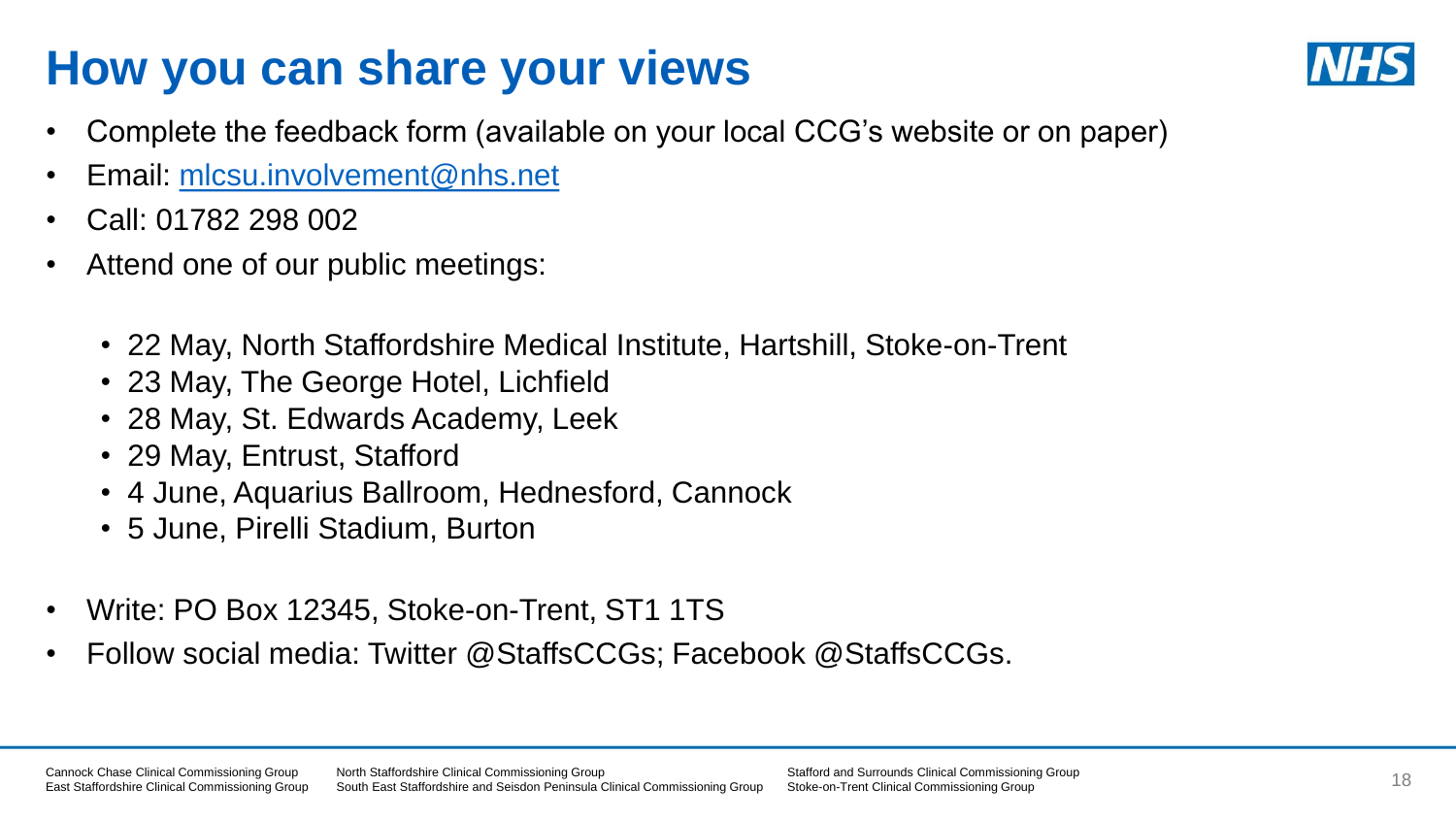

# **Your views on our proposals**

Cannock Chase Clinical Commissioning Group East Staffordshire Clinical Commissioning Group

North Staffordshire Clinical Commissioning Group South East Staffordshire and Seisdon Peninsula Clinical Commissioning Group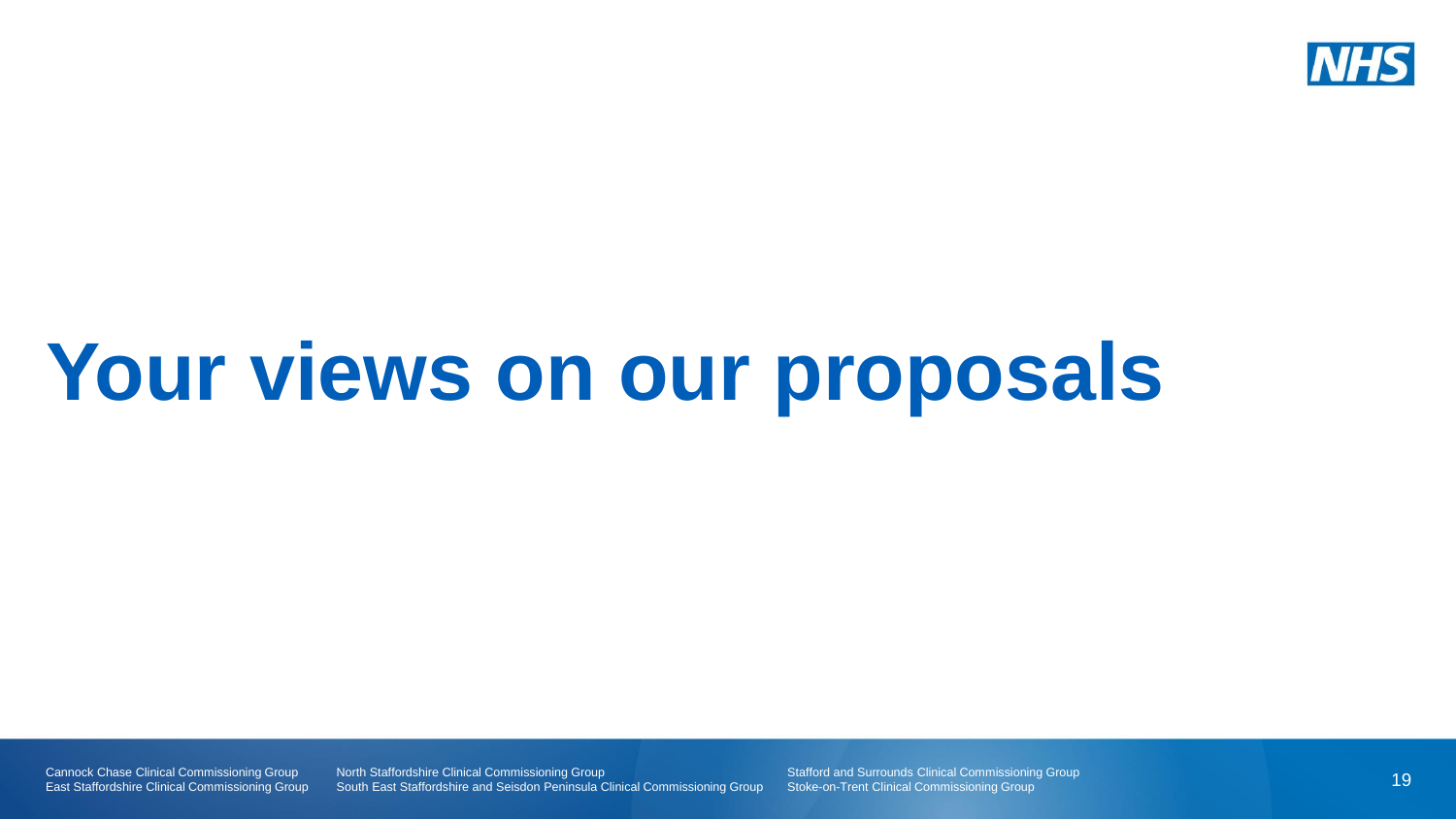### **Over to you**



### **Take time to consider the following questions:**

- What do you agree or disagree with?
- Do you have any concerns or are there any groups or individuals you think may be impacted (in a bad way)?
- How could we reduce the risk of impact?
- Do you have any other suggested options that we should consider?